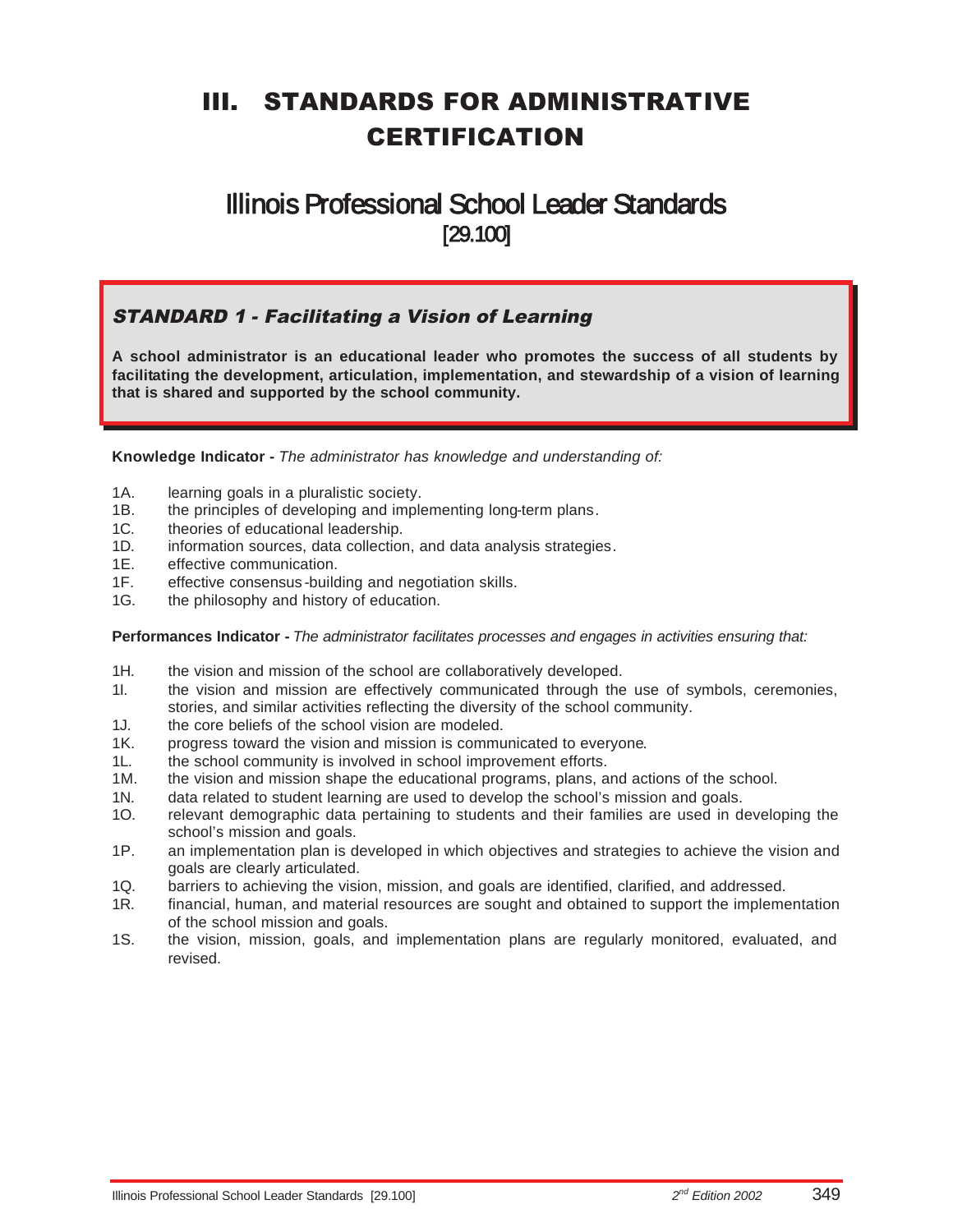## STANDARD 2 - School Culture and Instructional Program

**A school administrator is an educational leader who promotes the success of all students by advocating, nurturing, and sustaining a school culture and instructional program conducive to student learning and staff's professional growth.**

**Knowledge Indicator -** *The administrator has knowledge and understanding of:*

- 2A. school cultures.
- 2B. the continuum of students' growth and development.
- 2C. applied learning theories.
- 2D. curriculum design, implementation, evaluation, and refinement.
- 2E. principles of effective instruction and best practices.
- 2F. measurement, evaluation, and assessment strategies.
- 2G. diversity and its meaning for educational programs.
- 2H. adult learning and professional development models.
- 2I. the change process for systems, organizations, and individuals.
- 2J. the role of technology in promoting students' learning and professionals' growth.
- 2K. classroom management.

**Performances Indicator -** *The administrator facilitates processes and engages in activities ensuring that:*

- 2L. all individuals are treated with fairness, dignity, and respect.
- 2M. professional development promotes a focus on students' learning consistent with the school's vision and goals.
- 2N. students and staff are valued.
- 2O. the responsibilities and contributions of each individual are acknowledged.
- 2P. barriers to students' learning are identified, clarified, and addressed.
- 2Q. diversity is considered in developing learning experiences.
- 2R. life-long learning is encouraged and modeled.
- 2S. there is a culture of high expectations for self, students, and staff's performance.
- 2T. appropriate technologies are used in teaching and learning.
- 2U. students' and staff's accomplishments are recognized.
- 2V. multiple opportunities to learn are available to all students.
- 2W. the school is organized and aligned for success.
- 2X. curricular, co-curricular, and extra-curricular programs are designed, implemented, evaluated, and refined.
- 2Y. decisions about curriculum are based on research, standards developed by learned societies, and the needs of the community.
- 2Z. the school's culture and climate are assessed on an ongoing basis.
- 2AA. multiple sources of information are used to make decisions.
- 2BB. students' learning is assessed using a variety of techniques.
- 2CC. multiple sources of data regarding performance are used by staff and students.
- 2DD. various supervisory and evaluation models are employed.
- 2EE. pupil personnel programs are developed to meet the needs of students and their families.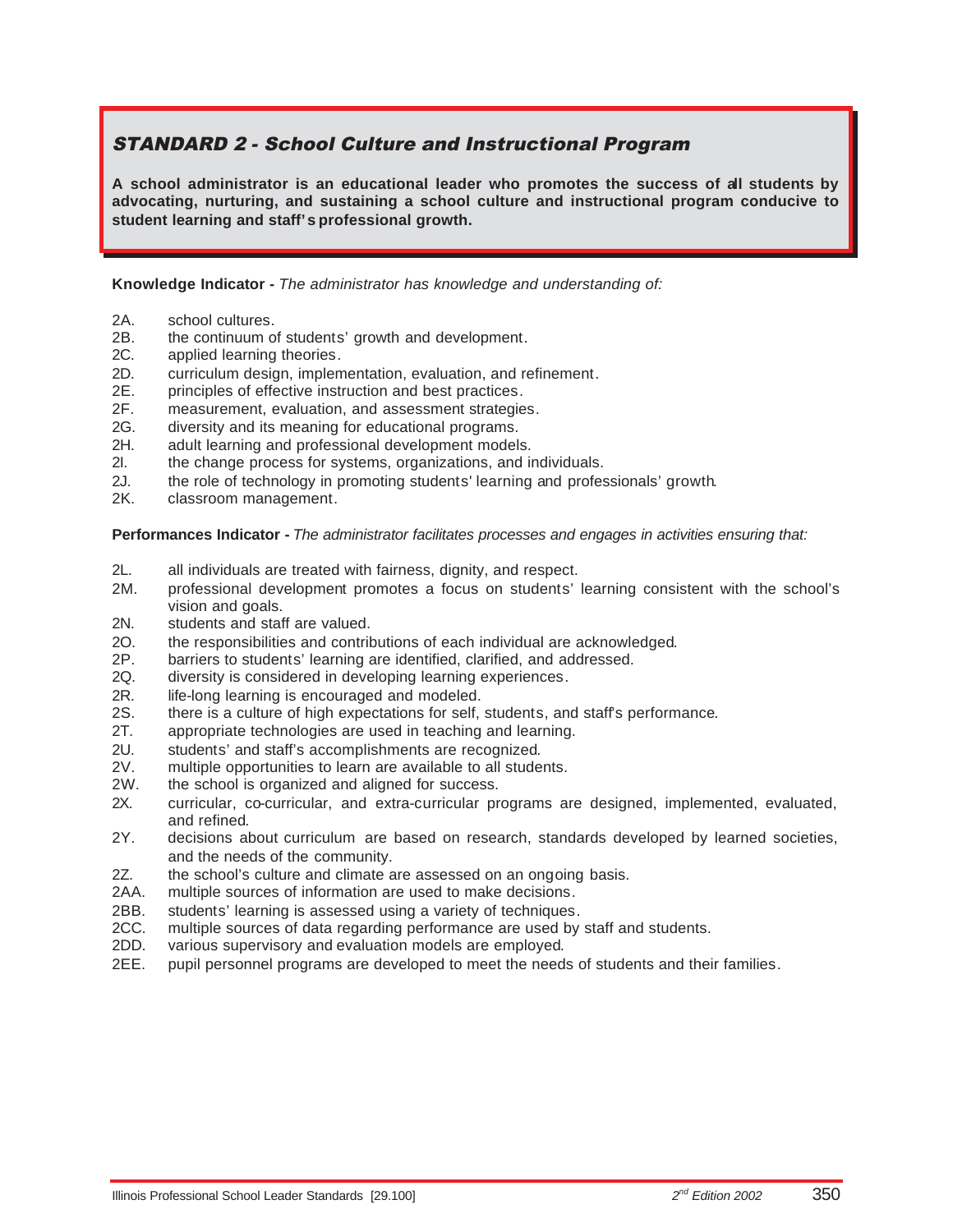## STANDARD - anagement

**A school administrator is an educational leader who promotes the success of all students by ensuring management of the organization, operations, and resources for a safe, efficient, and effective learning environment.**

**Knowledge Indicator -** *The administrator has knowledge and understanding of:*

- 3A. theories and models of organizations and the principles of organizational development.
- 3B. local operational policies and procedures.
- 3C. principles and issues relating to school safety and security.
- 3D. management and development of human resources.
- 3E. principles and issues relating to fiscal operations of school management.
- 3F. principles and issues relating to school facilities and use of space.
- 3G. legal issues impacting school operations.
- 3H. current technologies which support managerial functions.

**Performance Indicator -** *The administrator facilitates processes and engages in activities ensuring that:*

- 3I. knowledge of learning, teaching, and students' development is used to make management decisions.
- 3J. operational procedures are designed and managed to maximize opportunities for learning.
- 3K. emerging trends are recognized, studied, and applied as appropriate.
- 3L. operational plans and procedures to achieve the vision and goals of the school are in place.
- 3M. collective bargaining and other contractual agreements related to the school are effectively managed.
- 3N. the school's plant, equipment, and support systems operate safely, efficiently, and effectively.
- 3O. time is managed to maximize attainment of organizational goals.
- 3P. potential problems and opportunities are identified, confronted, and resolved in a timely manner.
- 3Q. resources are aligned to the goals of schools.
- 3R. organizational systems are monitored on an ongoing basis and modified as needed.
- 3S. responsibility is shared to maximize ownership and accountability.
- 3T. effective problem-framing and problem-solving skills are used.
- there is effective use of technology to manage school operations.
- 3V. resources of the school are managed ethically, legally, efficiently, and effectively.
- 3W. a safe, clean, and aesthetically pleasing school environment is created and maintained.

#### STANDARD - Colla oration ith amilies and Communities

**A school administrator is an educational leader who promotes the success of all students by collaborating with families and community members, responding to diverse community interests and needs, and mobilizing community resources.**

#### **Knowledge Indicator -** *The administrator has knowledge and understanding of:*

- 4A. emerging issues and trends that potentially affect the school community.
- 4B. the conditions and dynamics of the diverse school community.
- 4C. community resources.
- 4D. community relations and marketing strategies and processes.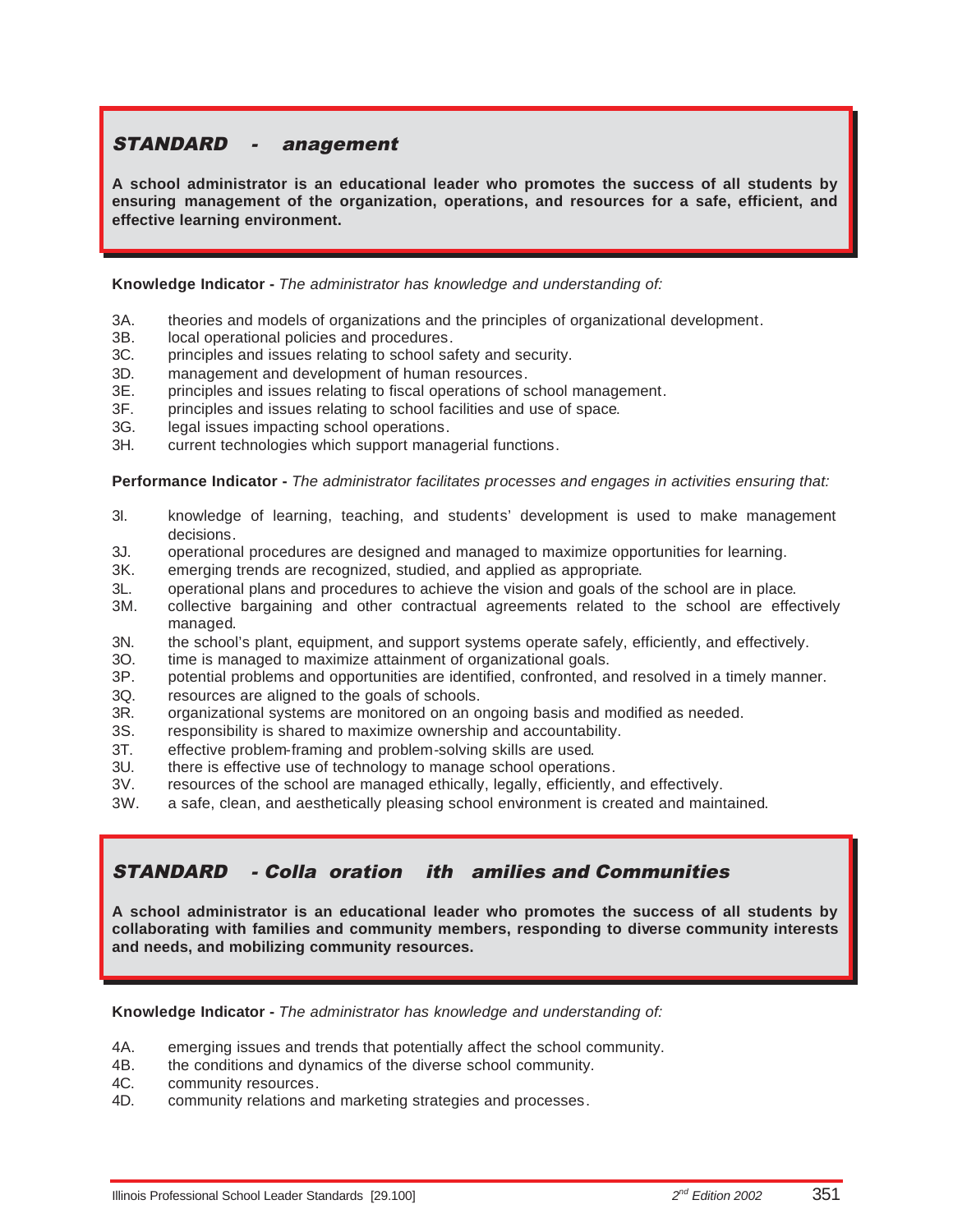- 4E. successful models of school, family, business, community, government, and higher education partnerships.
- 4F. hierarchic relationships and political organizations.

**Performance Indicator -** *The administrator facilitates processes and engages in activities ensuring that:*

- 4G. visibility, involvement, and communication with the larger community are priorities.
- 4H. relationships with community leaders are identified and nurtured.
- 4I. information about family and community concerns, expectations, and needs is used continuously.
- 4J. there are relationships with business, religious, political, and service agencies and organizations.
- 4K. individuals and groups with diverse values and opinions are treated equitably.
- 4L. the school and community serve one another as resources.
- 4M. partnerships are established with area businesses, institutions of higher education, and community groups to strengthen programs and support school goals.
- 4N. community resources and social services are integrated to enhance both common goals and educational goals.
- 4O. multi-cultural awareness, gender sensitivity, community collaboration, and racial and ethnic appreciation are promoted and modeled.
- 4P. media relations are developed and maintained.
- 4Q. a comprehensive program of community relations is established and implemented.
- 4R. opportunities for staff to develop collaborative skills are provided.

## STANDARD - Acting ith Integrit airness and in an thical anner

**A school administrator is an educational leader who promotes the success of all students by acting with integrity, fairness, and in an ethical manner.**

**Knowledge Indicator -** *The administrator has knowledge and understanding of:*

- 5A. the purpose of education and the role of leadership in modern society.
- 5B. various ethical frameworks and perspectives on ethics.
- 5C. the values and challenges of the diverse school community.
- 5D. professional codes of ethics.

#### **Performance Indicator -** *The administrator:*

- 5E. examines personal and professional values.
- demonstrates a personal and professional code of ethics.
- 5G. demonstrates values, beliefs, and attitudes that inspire others to higher levels of performance.
- 5H. serves as a role model.
- 5I. considers the impact of his or her administrative practices on others.
- 5J. uses the influence of the office to enhance the educational program.
- 5K. treats people fairly, equitably, and with dignity and respect.
- 5L. protects the rights and confidentiality of others.
- 5M. demonstrates appreciation for and sensitivity to the diversity in the school community.
- 5N. recognizes and respects the legitimate authority of others.
- 5O. examines and considers the prevailing values of the diverse school community.
- 5P. expects that others in the school community will demonstrate integrity and exercise ethical behavior.
- 5Q. opens the school to public scrutiny.
- 5R. fulfills legal and contractual obligations.
- 5S. applies laws and procedures fairly, wisely, and considerately.
- 5T. demonstrates the importance of equity in a democratic society.